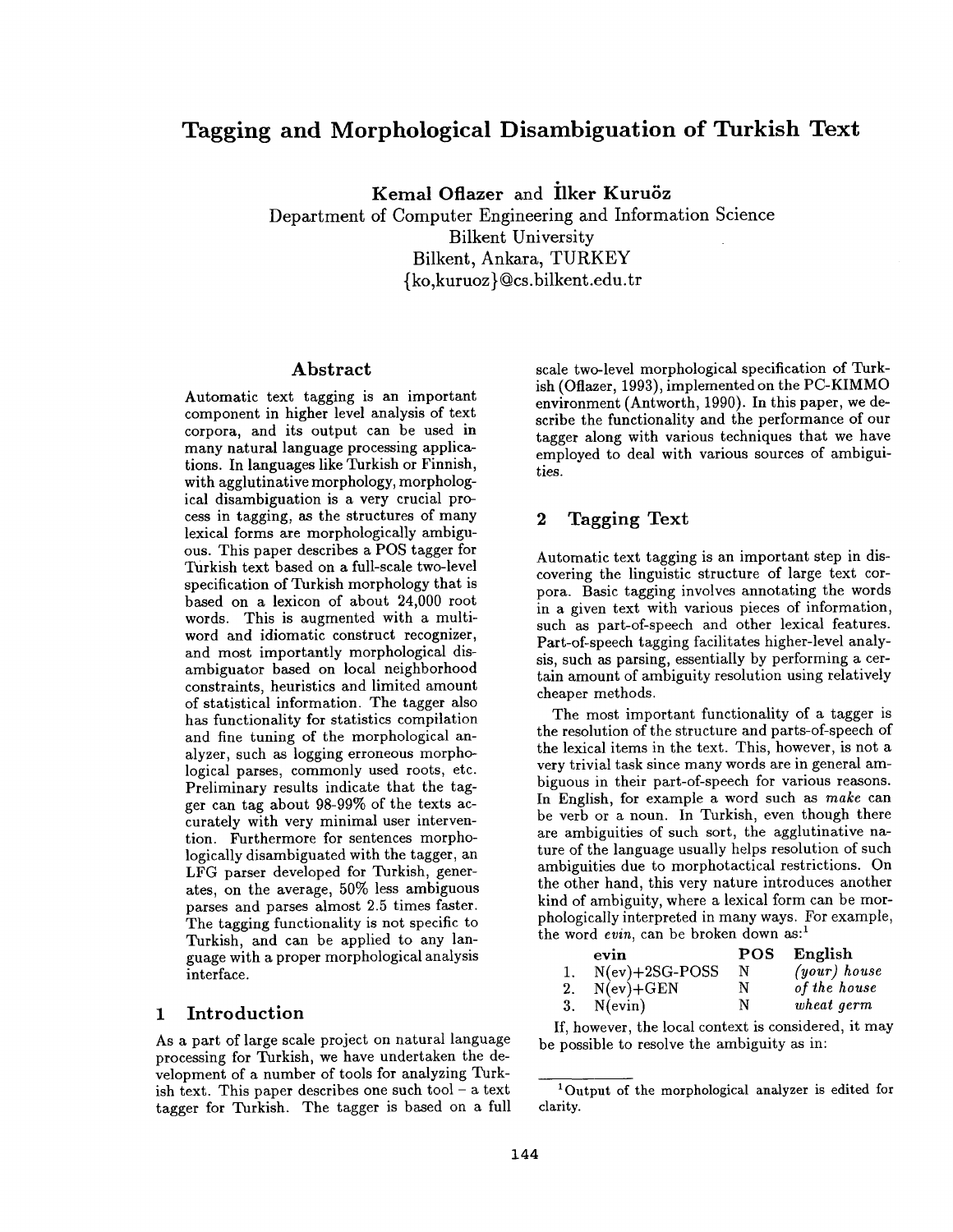| $\ddotsc$ | sen-in<br>$PN(you)+GEN$<br>your | $ev-1n$ .<br>$N(ev)+2SG-POSS$<br>house          |
|-----------|---------------------------------|-------------------------------------------------|
|           | evin<br>$N(ev)+GEN$<br>door     | $kap1-s1$ .<br>N(door)+3SG-POSS<br>of the house |

using genitive-possessive agreement constraints.

- As a more complex case we can give the following: allnml§
- $1 \quad \text{ADJ(}al\text{)}+2\text{SG-POSS}+\text{NtoV()}+\text{NARR}+3\text{SG}^2$ (V) *(it) was your red (one)*
- 2  $\text{A}\text{D}\text{J}\text{a}\text{I}$ +GEN+NtoV $\text{O}\text{+NARR}$ +3SG (V) *(it) belongs to the red (one)*
- $\hat{N}$ (alin) + NtoV() + NARR+3SG (V) *(it) was a forehead*
- $4$   $V(al) + PASS+VtoAdj(mis)$ (ADJ) *(a) taken (object)*
- $5 \text{ V(al)} + \text{PASS} + \text{NARR} + 3\text{SG}$ **(v)** *(it) was taken*
- 6  $V(\text{aln})+V \text{toAdj}(\text{mis})$ (ADJ) *(an) offended (person)*   $7$   $V(\text{aln})+NARR+3SG$ 
	- (V) *(s/he) was offended*

It is in general rather hard to select one of these interpretations without doing substantial analysis of the local context, and even then one can not fully resolve such (usually semantic) ambiguities.

An additional problem that can be off-loaded to the tagger is the recognition of multi-word or idiomatic constructs. In Turkish, which abounds with such forms, such a recognizer can recognize these very productive multi-word constructs, like

 $\log-a$  koş-a run+OPT+3SG run+OPT+3SG

yap-ar yap-ma-z

do+AOR+3SG do+NEG+AOR+3SG

where both components are verbal but the compound construct is a manner or temporal adverb. This relieves the parser from dealing with them at the syntactic level. Furthermore, it is also possible to recognize various proper nouns with this functionality. Such help from a tagging functionality would simplify the development of parsers for Turkish (Demir, 1993; Güngördü, 1993).

Researchers have used a number of different approaches for building text taggers. Karlsson (Karlsson, 1990) has used a rule-based approach where the central idea is to maximize the use of morphological information. Local constraints expressed as rules basically discard many alternative parses whenever possible. Brill (Brill, 1992) has designed a rule-based tagger for English. The tagger works by automatically recognizing rules and remedying its weaknesses, thereby incrementally improving its performance. More recently, there has been a rulebased approach implemented with finite-state machines (Koskenniemi et al., 1992; Voutilainen and Tapanainen, 1993).

A completely different approach to tagging uses statistical methods, (e.g., (Church, 1988; Cutting et al., 1993)). These systems essentially train a statistical model using a previously hand-tagged corpus and provide the capability of resolving ambiguity on the basis of most likely interpretation. The models that have been widely used assume that the part-ofspeech of a word depends on the categories of the two preceding words. However, the applicability of such approaches to word-order free languages remains to be seen.

#### **2.1 An example**

We can describe the process of tagging by showing the analysis for the sentence:

*iflen d6ner dfnmez evimizin yak~nmda bulunan*  derin gölde yüzerek gevşemek en büyük zevkimdi.

*(Relaxing by swimming the deep lake near our house, as soon as I return from work was my greatest pleasure.)* 

which we assume has been processed by the morphological analyzer with the following output:

|    |    | isten                              | POS                              |
|----|----|------------------------------------|----------------------------------|
|    | 1. | $N(iS) + ABL$                      | $N+$                             |
|    |    | döner                              |                                  |
|    | 1. | N(döner)                           | N                                |
|    | 2. | $V(d\ddot{o}n) + AOR + 3SG$        | $V +$                            |
| ٠. | 3. | V(dön)+VtoAdj(er)                  | ADJ                              |
|    |    | dönmez                             |                                  |
|    | 1. | V(dön)+NEG+AOR+3SG                 | $V +$                            |
|    | 2. | $V(d\ddot{o}n)+V$ toAdj(mez)       | $\mathbf{A}\mathbf{D}\mathbf{J}$ |
|    |    | evimizin                           |                                  |
|    | 1. | $N(ev)+1PL-POSS+GEN$               | N+                               |
|    |    | yakınında                          |                                  |
|    | 1. | ADJ(yakın)+3SG-POSS+LOC            | N+                               |
|    | 2. | ADJ(yakın)+2SG-POSS+LOC            | N                                |
|    |    | bulunan                            |                                  |
|    | 1. | $V(bul) + PASS + Vto ADJ(yan)$     | ADJ                              |
|    | 2. | V(bulun)+VtoADJ(yan)               | ADJ+                             |
|    |    | derin                              |                                  |
|    | 1. | N(deri)+2SG-POSS                   | N                                |
|    | 2. | ADJ(derin)                         | $ADJ+$                           |
|    | 3. | $V(\text{der}) + \text{IMP} + 2PL$ | V                                |
|    | 4. | $V(de)+VtoADJ(er)+2SG-POS$         | N                                |
|    | 5. | $V(de)+VtoADJ(er)+GEN$             | N                                |
|    |    | gölde                              |                                  |
|    | 1. | $N(g\ddot{o}l) + LOC$              | N+                               |
|    |    | yüzerek                            |                                  |
|    | 1. | V(yüz)+VtoADV(yerek)               | ADV+                             |
|    |    | gevşemek                           |                                  |
|    | 1. | $V(gevse)+VtoINF(mak)$             | $V +$                            |
|    |    | en                                 |                                  |
|    | 1. | N(en)                              | N                                |
|    | 2. | ADV(en)                            | $ADV+$                           |
|    |    | büyük                              |                                  |
|    | 1. | ADJ(büyük)                         | $ADJ+$                           |
|    |    | zevkimdi                           |                                  |
|    |    | $\sim$ $\sim$<br>.                 |                                  |

 $N($ zevk $)+1SG-POSS+ V+$ NtoV()+PAST+3SG

<sup>2</sup>In Turkish, all adjectives can be used as nouns, hence with very minor differences adjectives have the same morphotactics as nouns.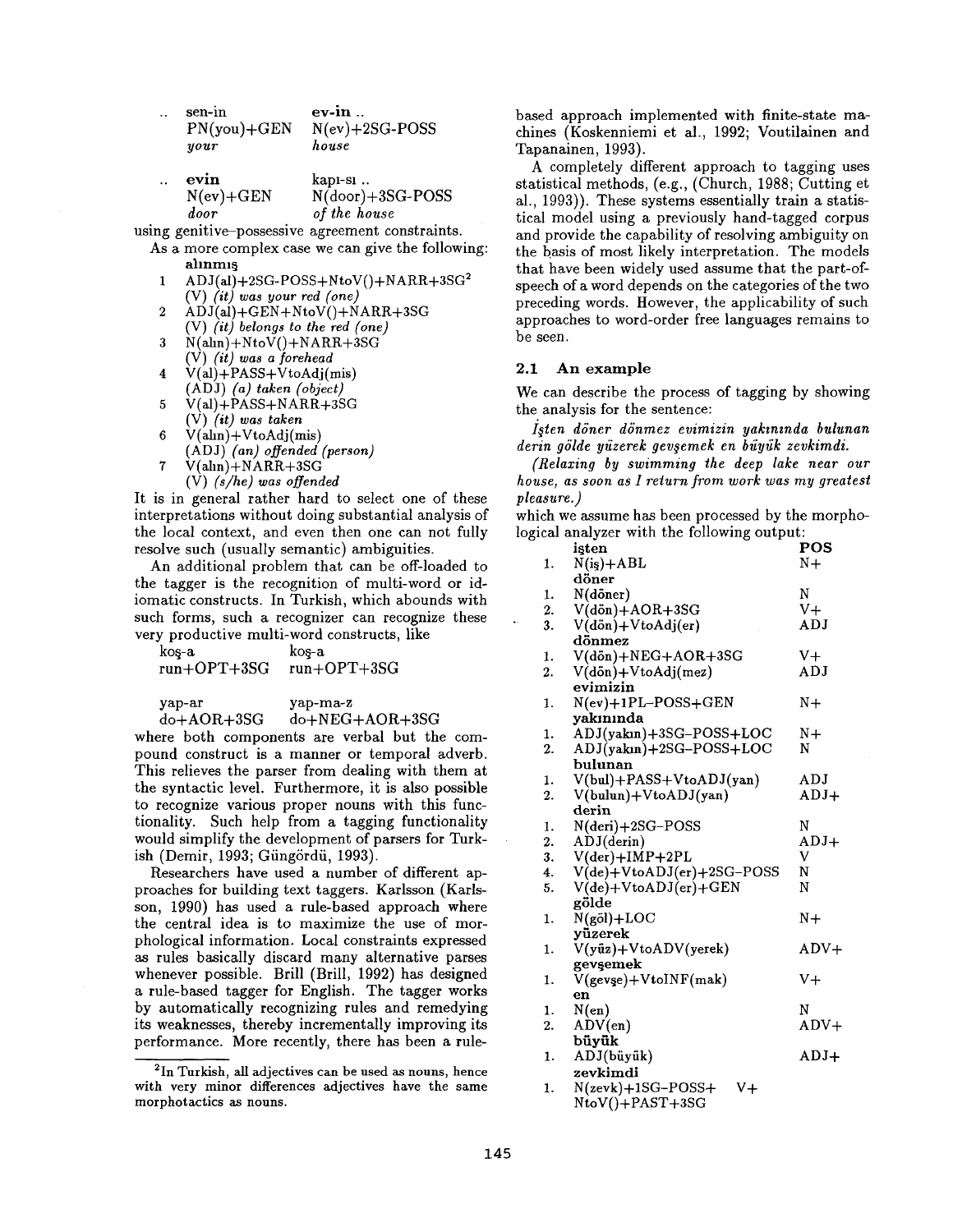Although there are a number of choices for tags for the lexical items in the sentence, almost all except one set of choices give rise to ungrammatical or implausible sentence structures. 3 There are number of points that are of interest here:

- the construct *d6ner d6nmez* formed by two tensed verbs, is actually a temporal adverb meaning ... *as soon as .. return(s),* hence these two lexical items can be coalesced into a single lexical item and tagged as a temporal adverb.
- The second person singular possessive interpretation of *yahmnda* is not possible since this word forms a simple compound noun phrase with the previous lexical item and the third person singular possessive morpheme functions as the compound marker, agreeing with the agreement of the previous genitive case-marked form.
- The word *derin (deep)* is the modifier of a simple compound noun *derin g61 (deep lake)* hence the second choice can safely be selected. The verbal root in the third interpretation is very unlikely to be used in text, let alone in second person imperative form. The fourth and the fifth interpretations are not very plausible either. The first interpretation (meaning *your skin)* may be a possible choice but can be discarded in the middle of a longer compound noun phrase.
- The word *en* preceding an adjective indicates a superlative construction and hence the noun reading can be discarded.

### **3 The Tagging Tool**

The tagging tool that we have developed integrates the following functionality with a user interface, as shown in Figure 1, implemented under X-windows. It can be used interactively, though user interaction is very rare and (optionally) occurs only when the disambiguation can not be done by the tagger.

- 1. Morphological analysis with error logging,
- 2. Multi-word and idiomatic construct recognition,
- 3. Morphological disambiguation by using constraints, heuristics and certain statistics,
- 4. Root and lexical form statistics compilation,

The second and the third functionalities are implemented by a rule-base subsystem which allows one to write rules of the following form:

 $C_1 : A_1; C_2 : A_2; \ldots; C_n : A_n$ .

where each  $C_i$  is a set of constraints on a lexical form, and the corresponding  $A_i$  is an action to be executed on the set of parses associated with that lexical form,  $only when all the conditions are satisfied.$ 

The conditions refer to any available morphological or positional feature associated with a lexical form such as:

- Absolute or relative lexical position (e.g., sentence initial or final, or 1 after the current word, etc.)
- root and final POS category,
- derivation type,
- case, agreement (number and person), and certain semantic markers, for nominal forms,
- aspect and tense, subcategorization requirements, verbal voice, modality,and sense for verbal forms
- subcategorization requirements for postpositions.

Conditions may refer to absolute feature values or variables (as in Prolog, denoted by the prefix \_ in the following examples) which are then used to link conditions. *All occurrences of a variable have to unify for the match to be considered successful.* This feature is powerful and and lets us specify in a rather general way, (possibly long distance) feature constraints in complex NPs, PPs and VPs. This is a part of our approach that distinguishes it from other constraint-based approaches.

The actions are of the following types:

- Null action: Nothing is done on the matching parse.
- Delete: Removes the matching parse if more than one parse for the lexical form are still in the set associated with the lexical form.
- Output: Removes all but the matching parse from the set effectively tagging the lexical form with the matching parse.
- Compose: Composes a new parse from various matching parses, for multi-word constructs.

These rules are ordered, and applied in the given order and actions licensed by any matching rule are applied. One rule formalism is used to encode both multi-word constructs and constraints.

#### 3.1 The Multi-word Construct Processor

As mentioned before, tagging text on lexical item basis may generate spurious or incorrect results when multiple lexical items act as single syntactic or semantic entity. For example, in the sentence *\$irin mi ~irin bir kSpek ko~a ko~a geldi* (A very cute dog came running) the fragment *şirin mi şirin* constitutes a duplicated emphatic adjective in which there is an embedded question suffix *mi* (written separately in Turkish),<sup>4</sup> and the fragment *kosa kosa* is a duplicated verbal construction, which has the grammatical role of manner adverb in the sentence, though

<sup>&</sup>lt;sup>3</sup>The correct choices of tags are marked with  $+$ .

<sup>&</sup>lt;sup>4</sup>If, however, the adjective *sirin* was not repeated, then we would have a question formation.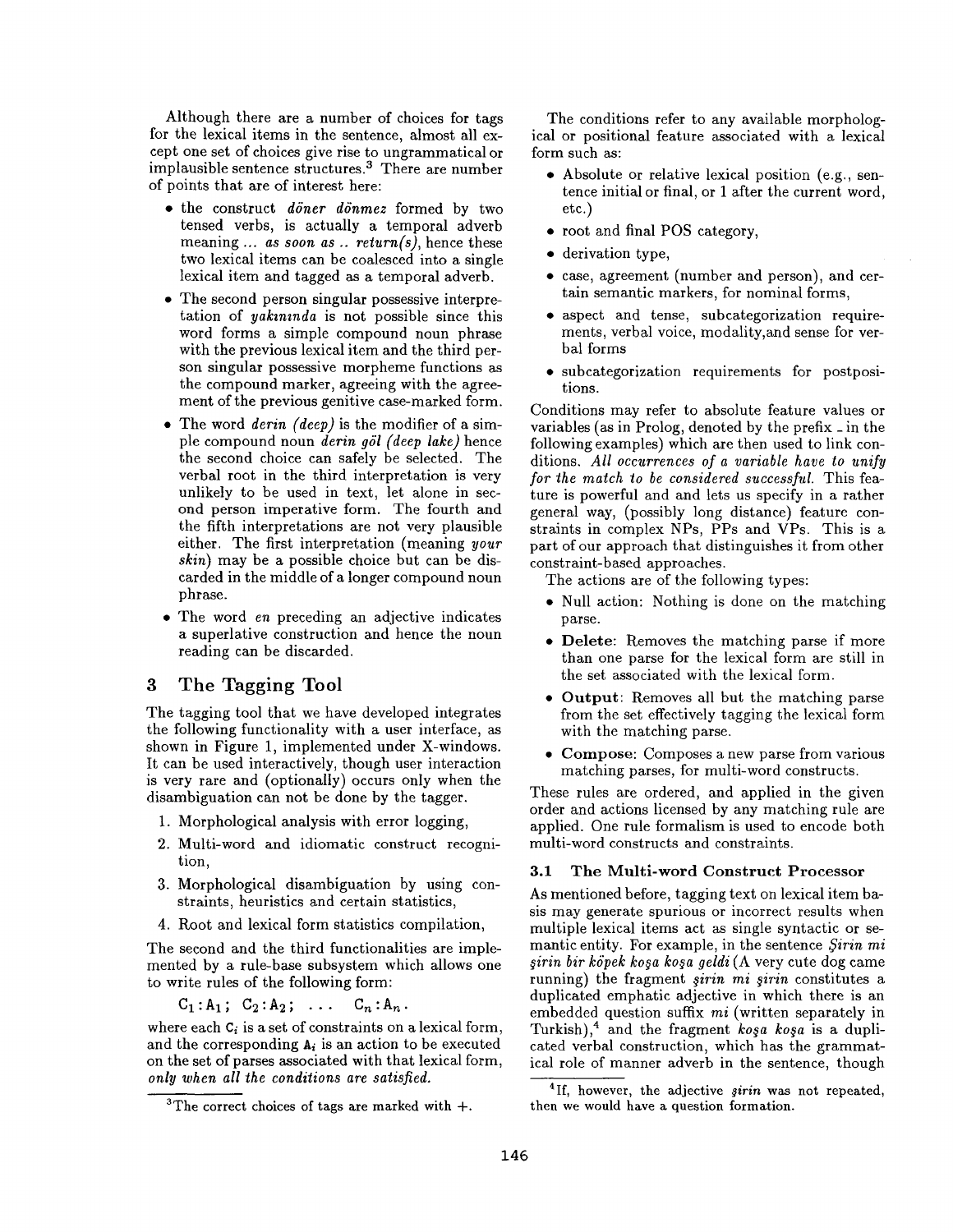

Figure 1: User interface of tagging tool

both of the constituent forms are verbal constructions. The purpose of the multi-word construct processor is to detect and tag such productive constructs in addition to various other semantically coalesced forms such as proper nouns, etc.

The following is a set of multi-word constructs for Turkish that we handle in our tagger. This list is not meant to be comprehensive, and new construct specifications can easily be added. It is conceivable that such a functionality can be used in almost any language.

- 1. duplicated optative and 3SG verbal forms functioning as manner adverb, e.g., kosa kosa, aorist verbal forms with root duplications and sense negation functioning as temporal adverbs, e.g., yapar yapmaz, and duplicated verbal and derived adverbial forms with the same verbal root acting as temporal adverbs, e.g., gitti gideli,
- 2. duplicated compound nominal form constructions that act as adjectives, e.g., güzeller güzeli, and emphatic adjectival forms involving the question suffix, e.g., güzel mi güzel,
- 3. adjective or noun duplications that act as manner adverbs, e.g., hizli hizli, ev ev.
- 4. idiomatic word sequences with specific usage whose semantics is not compositional, e.g., yant sıra, hiç olmazsa, and idiomatic forms which are never used singularly, e.g., gürül gürül,
- 5. proper nouns, e.g., Jimmy Carter, Topkapi

Sarayı (Topkapı Palace).

6. compound verb formations which are formed by a lexically adjacent, direct or oblique object and a verb, which for the purposes of syntactic analysis, may be considered as single lexical item.

We can give the following example for specifying a multi-word construct:<sup>5</sup>

```
Lex=_W1, Root=_R1, Cat=V, Aspect=AOR, Agr=3SG,
         Sense=POS: :
Lex=_W2, Root=_R1, Cat=V, Aspect=AOR, Agr=3SG,
```

```
Sense = NEG:
Compose=((*CAT* ADV)(*R* "W1 W2 (R1)")
```
 $(*SUB*$  TEMP $))$ .

This rule would match any adjacent verbal lexical forms with the same root, both with the aorist aspect, and 3SG agreement. The first verb has to be positive and the second one negated. When found, a composite lexical form with an temporal adverb part-of-speech, is then generated. The original verbal root may be recovered from the root of the composed form for any subcategorization checks, at the syntactic level.

#### $3.2$ Using constraints for morphological ambiguity resolution

Morphological analysis does not have access to syntactic context, so when the morphological structure

<sup>&</sup>lt;sup>5</sup>The output of the morphological analyzer is actually a feature-value list in the standard LISP format.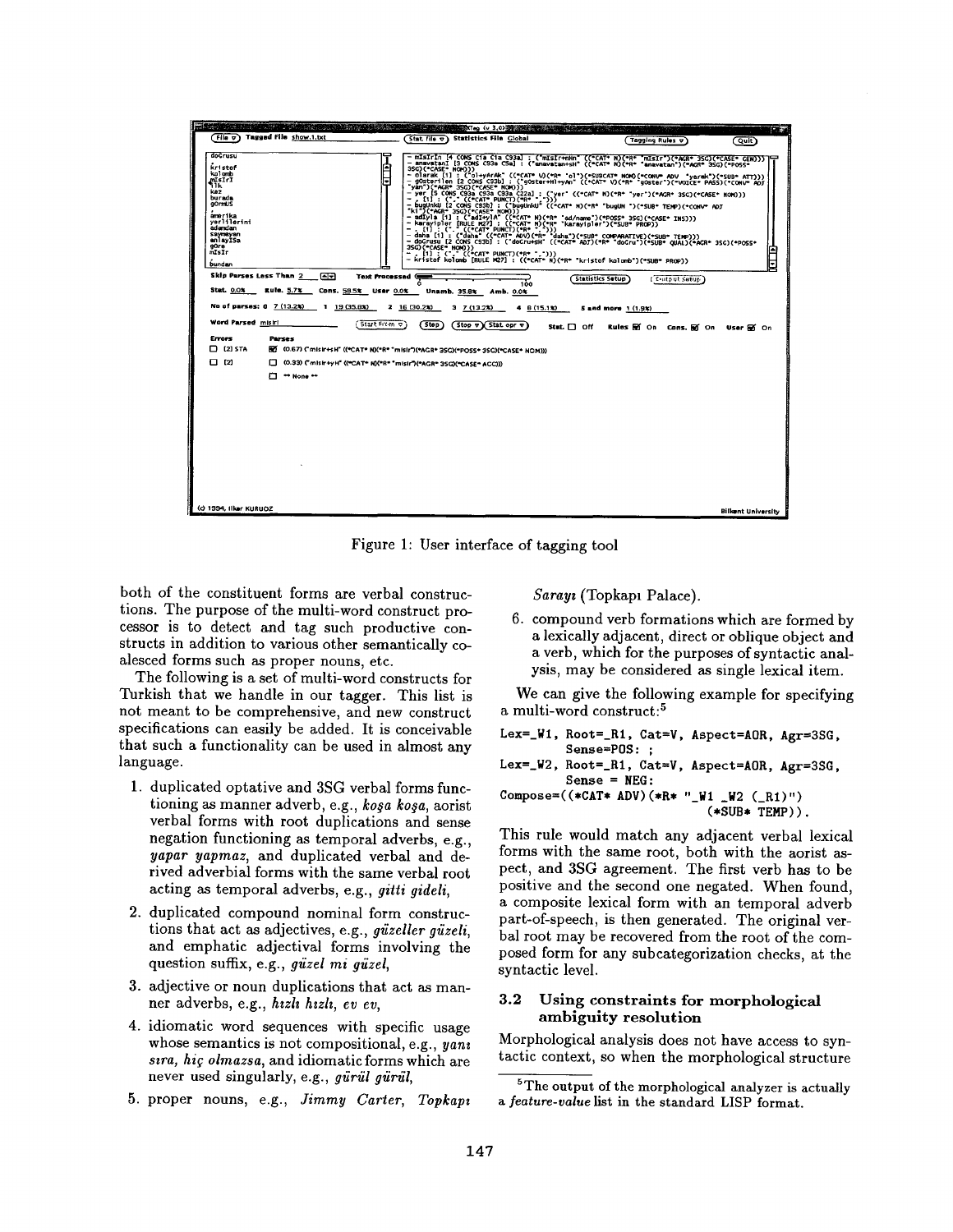of a lexical form has several distinct analyses, it is not possible to disambiguate such cases except maybe by using root usage frequencies. For disambiguation one may have to use information provided by sentential position and the local morphosyntactic context. Voutilainen and Heikkila (Voutilainen et al., 1992) have proposed a *constraint grammar* approach where one specifies constraints on the local context of a word to disambiguate among multiple readings of a word. Their approach has, however, been applied to English where morphological information has rather little use in such resolution.

In our tagger, constraints are applied on each word, and check if the forms within a specified neighborhood of the word satisfy certain morphosyntactic or positional restrictions, and/or agreements. Our constraint pattern specification is very similar to multi-word construct specification. Use of variables, operators and actions, are same except that the compose actions does not make sense here. The following is an example constraint that is used to select the postpositional reading of certain word when it is preceded by a yet unresolved nominal form with a certain case. The only requirement is that the case of the nominal form agrees with the case subcategorization requirement of the following postposition.  $(LP = 0$  refers to current word,  $LP = 1$  refers to next word.)

 $LP = 0$ , Case =  $_C$  : Output;  $LP = 1$ ,  $Cat = POSTP$ ,  $Subcat = _C : Output$ .

When a match is found, the matching parses from both words are selected and the others are discarded. This one constraint disambiguates almost all of the postpositions and their arguments, the exceptions being nominal words which semantically convey the information provided by the case (such as words indicating direction, which may be used as if they have a dative case).

Finally the following example constraint deletes the sentence final adjectival readings derived from verbs, effectively *preferring* the verbal reading (as Turkish is a SOV language.)

**Cat = V, Finalcat = ADJ, SP = END : Delete.** 

#### 4 Performance of the Tagger

We have performed some preliminary experiments to assess the effectiveness of our tagger. We have used about 250 constraints for Turkish. Some of these constraints are very general as the postposition rule above, while some are geared towards recognition of NP's of various sorts and a small number apply certain syntactic heuristics. In this section, we summarize our preliminary results. Table 1 presents some preliminary results about the our tagging experiments.

Although the texts that we have experimented with are rather small, the results indicate that our approach is effective in disambiguating morphological structures, and hence POS, with minimal user intervention. Currently, the speed of the tagger is limited by essentially that of the morphological analyzer, but we have ported the morphological analyzer to the XEROX TWOL system developed by Karttunen and Beesley (Karttunen and Beesley, 1992). This system can analyze Turkish word forms at about 1000 forms/see on SparcStation 10's. We intend to integrate this to our tagger soon, improving its speed performance considerably.

We have tested the impact of morphological disambiguation on the performance of a LFG parser developed for Turkish (Güngördü, 1993; Güngördü and Oflazer, 1994). The input to the parser was disambiguated using the tool developed and the results were compared to the case when the parser had to consider all possible morphological ambiguities itself. For a set of 80 sentences considered, it can be seen that (Table 2), morphological disambiguation enables almost a factor of two reduction in the average number of parses generated and over a factor of two speed-up in time.

### 5 Conclusions

This paper has presented an overview of a tool for tagging text along with various issues that have come up in disambiguating morphological parses of Turkish words. We have noted that the use of constraints is very effective in morphological disambiguation. Preliminary results indicate that the tagger can tag about 98-99% of the texts accurately with very minimal user intervention, though it is conceivable that it may do worse on more substantial text - but there is certainly room for improvement in the mechanisms provided. The tool also provides for recognition of multi-word constructs that behave as a single syntactic and semantic entity in higher level analysis, and the compilation of information for finetuning of the morphological analyzer and the tagger itself. We, however, feel that our approach does not deal satisfactorily with most aspects of word-order freeness. We are currently working on an extension whereby the rules do not apply immediately but vote on their preferences and a final global vote tally determines the assignments.

### **6** Acknowledgment

This research was supported in part by a NATO Science for Stability Program Grant, TU-LANGUAGE.

#### References

E. L. Antworth. 1990. *PC-KIMMO: A Two-level Processor for Morphological Analysis.* Summer Institute of Linguistics, Dallas, Texas.